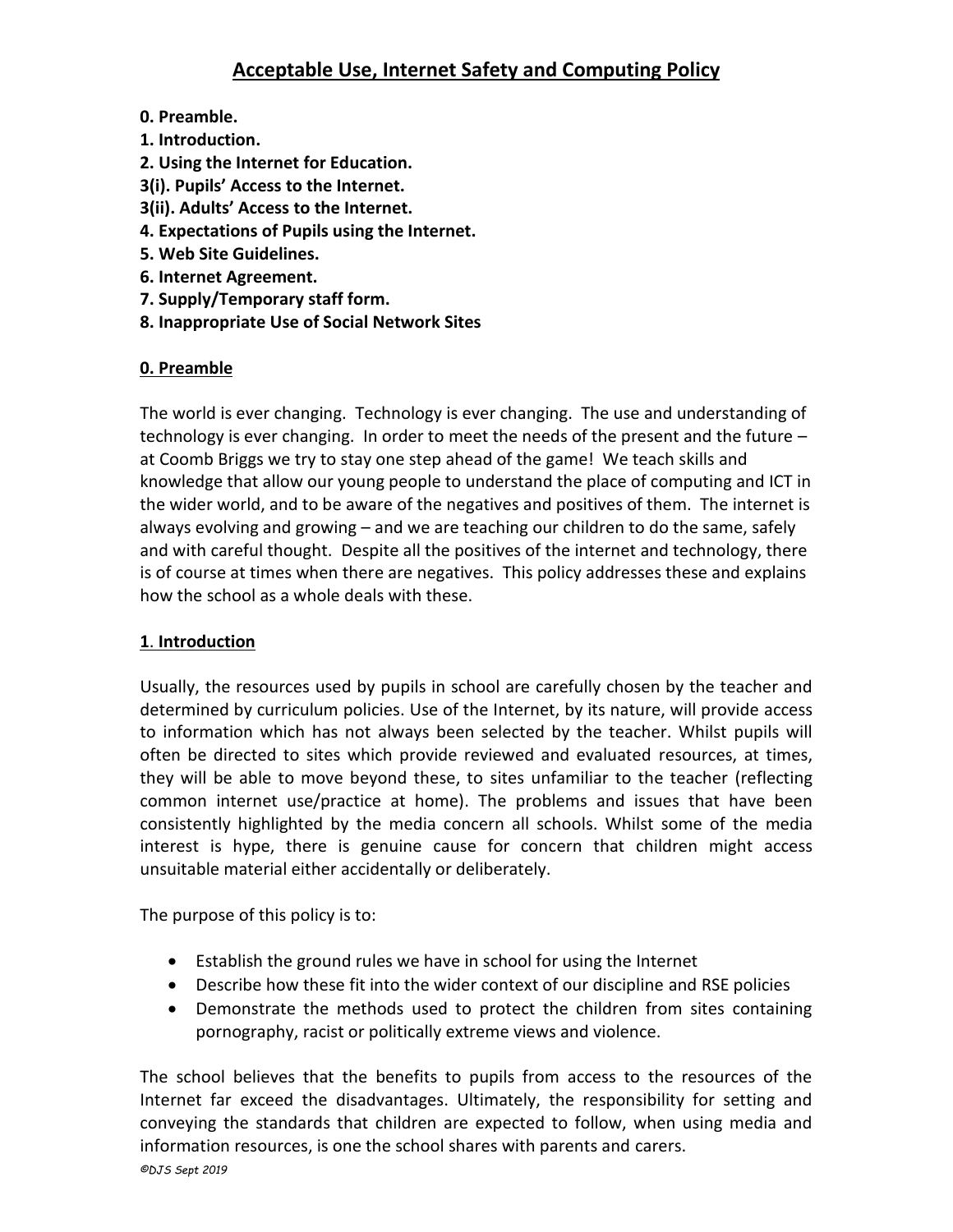We feel that the best recipe for success lies in a combination of some site-filtering, of supervision, monitoring of search/internet/browser history and by fostering a responsible and safe attitude in our pupils in partnership with parents.

During open days and parent consultations – parents etc. can come and discuss any issues or concerns with the Computing/ICT coordinator. However, they can be contacted at any time regardless of this. Also the Head, Deputy and Safeguard lead may also be contacted and/or involved. If incidents come to light that are useful to share, then this information is passed on to all parents/carers.

## **2. Using the Internet for Education**

The benefits include:

- access to a wide variety of educational resources including libraries, databases, art galleries, museums, videos, virtual tours etc.
- rapid and cost effective local and world-wide communication
- gaining an understanding of people and cultures around the globe
- staff professional development through access to new curriculum materials
- experts' knowledge and practice
- exchange of curriculum and administration data within and outside of the school environment
- social and leisure use
- greatly increased skills in all curriculum subjects
- up-to-date information gathering
- revision and consolidation
- fun and engaging lessons/activities
- meeting the needs of all children

The school intends to teach pupils about the vast information resources available on the Internet, using it as a planned part of many lessons.

All staff will review and evaluate resources available on web sites appropriate to the age range and ability of the pupils being taught and the ICT/Computing Co-ordinator will assist in the dissemination of this information.

Initially the pupils may be restricted to sites which have been reviewed and selected for content. They may be given tasks to perform using a specific group of web sites with direction from the teacher or accessed from a common *Favourites* menu, shortcuts from the desktop, QR codes or the *Pupil shared* area. Pupils will have the opportunity to exchange information via email (Using a monitored 'closed' system). They will be taught how to use the address book, how to attach files to an email and how to follow conventions of politeness and safety. As pupils gain experience, they will be taught how to use searching techniques to locate specific information for themselves. Comparisons will be made between researching from different sources of information.

*©DJS Sept 2019* We hope that pupils will learn to decide when it is appropriate to use the Internet, as opposed to other sources of information, in terms of: the time taken; the amount of information found; the usefulness and reliability of information located. At times, information, such as text, photos etc. may be *downloaded* from the Internet for use in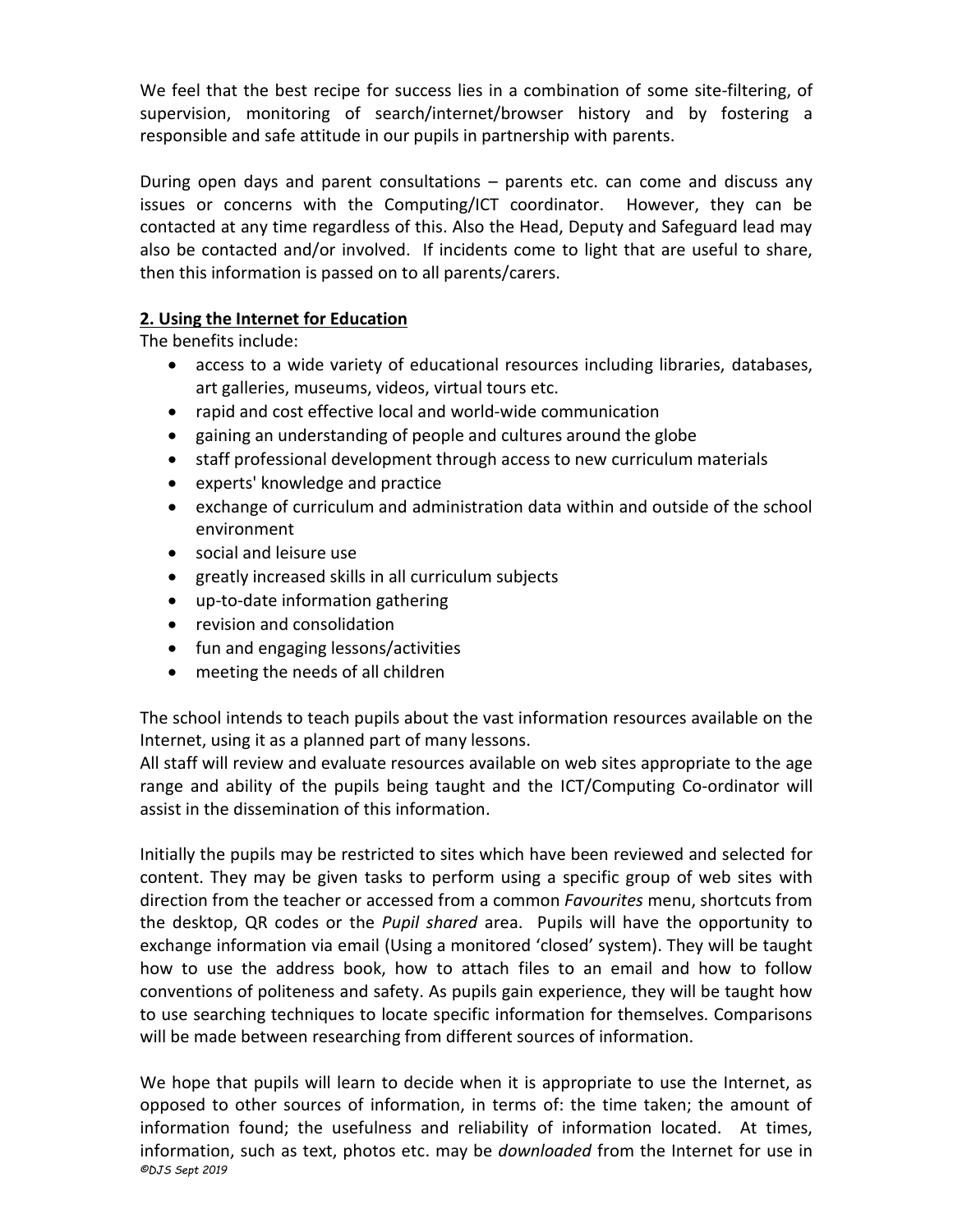pupils' presentations/work. Tasks will be set to encourage pupils to view web sites and information with a critical eye and to comply with copyright conditions.

## **3(i). Pupils' Access to the Internet**

Before using a computer/iPad or other device that connects to the internet, the children must read an onscreen Acceptable Use Policy/Rules and click to confirm they have read them and agree to abide by them. This is explained to all of the children on their first time use and are also reminded of this throughout the school year. If any changes occur in this, then all children are instructed about any additions. (This electronic version now replaces any previous paper AUP agreements the pupils may have signed). Coomb Briggs uses a "filtered" system (currently *Smoothwall)*, set up by TSS Ltd our IT solutions supplier, which incorporates a monitored and filtered email service. All search engines are accessed through the central filtering which uses a 'safe' search filtering application for all web access. All of these will minimise the chances of pupils encountering undesirable material, although the children are taught how to use the internet safely, so that unpleasant or unwanted situations are minimised anyway. Some sites are banned from use, where information sharing with the public is possible and have been deemed by the central team/school to be too dangerous/inappropriate to use in school, or age restricted – or sites that have been previously reported as inappropriate etc.

Usually there is a responsible adult present to supervise Internet use, however, it is unrealistic to suppose that the teacher's attention will always be directed toward the computer screen, and there may be times when children can work independently without direct supervision, to encourage independence. The computer's electronic footprint, user sign in/ID and history are able to be tracked and accessed, with the user being easily identified. Due to this the need for the teacher's supervision is greatly reduced/not always needed. All children are taught what to do if the situation arises where something makes them feel 'uncomfortable' or 'upset'. (Which includes what to do at home – where sometimes filtering is basic or non-existent.)

Members of staff are aware of the potential for misuse, and will be responsible for explaining to pupils, the expectation we have of pupils, and that their use is constantly monitored and the history and user is traceable. Teachers will have access to pupils' emails, folders and files, and will check these on a regular basis to ensure expectations of behaviour are being met.

In addition to the above  $-$  as from 2019  $-$  the school has now taken over the first stage of monitoring Smoothwall. An automatic email report of suspected incidents, the user ID and category of issue are sent to the Head, Deputy and Computing/E-Safety lead in the early hours of every Monday morning. This is then reviewed and investigated as needed by the either or all of the 3 key members of staff.

## **3(ii). Adults' Access to the Internet**

The adults' access to the Internet follows the same instruction as the pupils in 3(i). Adults have the same Acceptable Use agreement on screen to click and monitored in the same way. Adults will generally have a higher level of access to sites than pupils.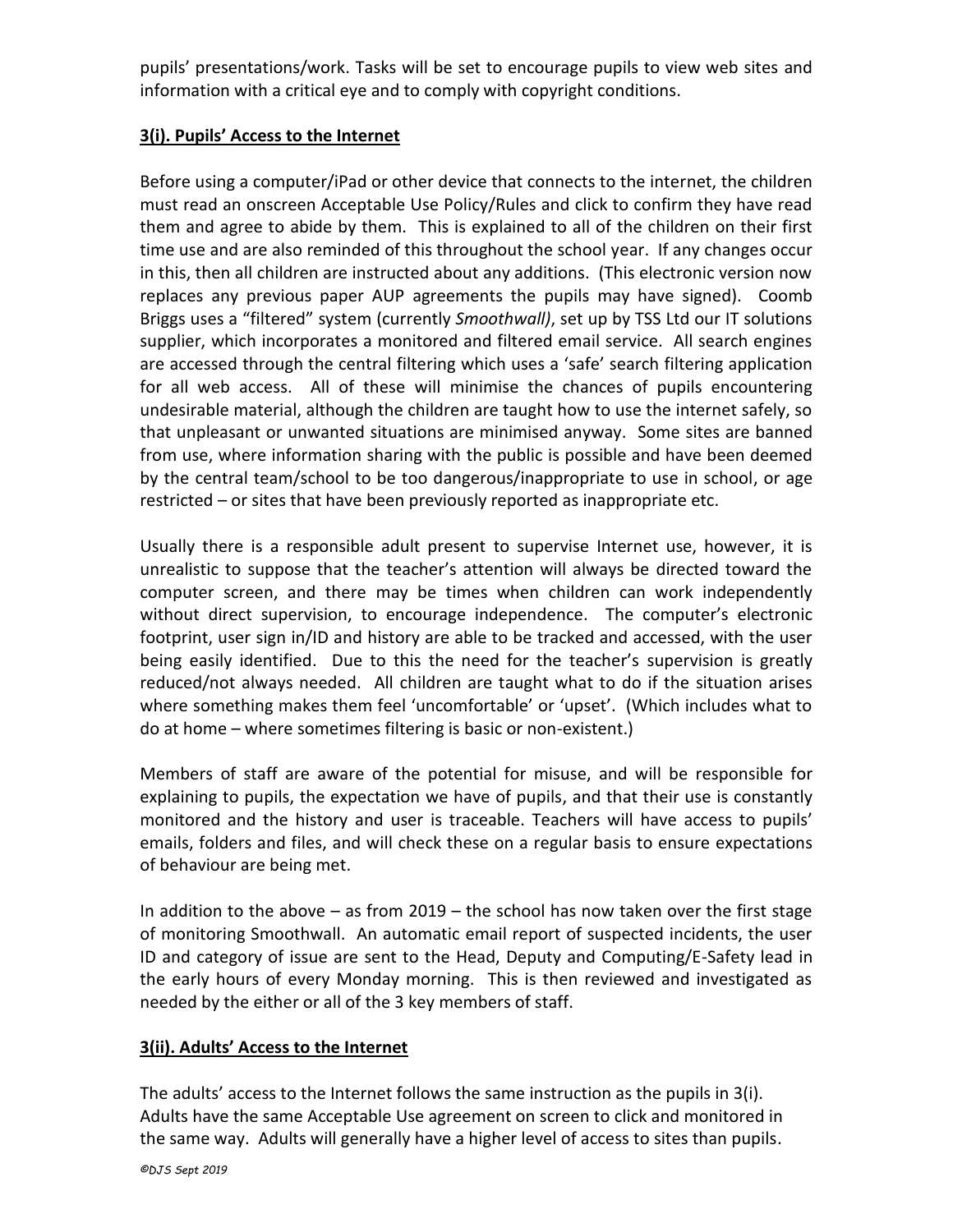Adults have unrestricted access to You Tube and many other sites and therefore must beware of the nature and content of some videos/information that may be accessed. You Tube videos should be scrutinized before showing to any children – to check for inappropriate images, words/lyrics and 'pop ups'. This is to minimize the chances of inappropriate words or images being shown to children – however these checks and preparation are no guarantee that this won't happen – due to the ever changing and updating internet.

Adults consistently choosing not to comply with the AUP/agreement will be warned, and subsequently, may be denied access to Internet/computer resources. They may be subject to disciplinary action for non-compliance or legal action.

### **4. Expectations of Pupils using the Internet**

- All pupils are expected to read and agree to the Internet Agreement.
- At Coomb Briggs, we expect all pupils to be responsible for their own behaviour on the Internet, just as they are anywhere else in school. This includes materials they choose to access, and language they use.
- Pupils using the World Wide Web are expected not to deliberately seek out offensive or inappropriate materials. Should any pupils encounter any such material accidentally, they are to report it immediately to a teacher, so that the Service Provider can block further access to the site and log will be kept of the incident – within the log book on the shelf in the suite.
- Pupils are expected not to use any inappropriate language in their email communications and contact only people they know or those the teacher has approved.
- Pupils know that history and usage can be traced and tracked at all times. They have been taught the rules of etiquette in email and are expected to follow them.
- Pupils must realise that sometimes they may need to ask permission before accessing the Internet and that they have a clear idea why they are using it.
- Pupils should not access other people's files unless permission has been given by an adult.
- Computers should only be used for schoolwork and homework unless permission has been granted otherwise.
- No program files may be downloaded to the computer from the Internet. This is to prevent corruption of data and avoid viruses.
- No programs or apps should be brought in from home for use in school. This is for both legal and security reasons.
- Homework completed at home may be brought on memory device, but this will have to be virus scanned and viewed by the class teacher before use. Homework can also be emailed to school via the office.
- No personal information such as phone numbers, names and addresses should be given out and no arrangements to meet someone made unless this is part of an approved school project.
- Pupils consistently choosing not to comply with these expectations will be warned, and subsequently, may be denied access to Internet resources. They will also come under the general discipline procedures of the school which comprises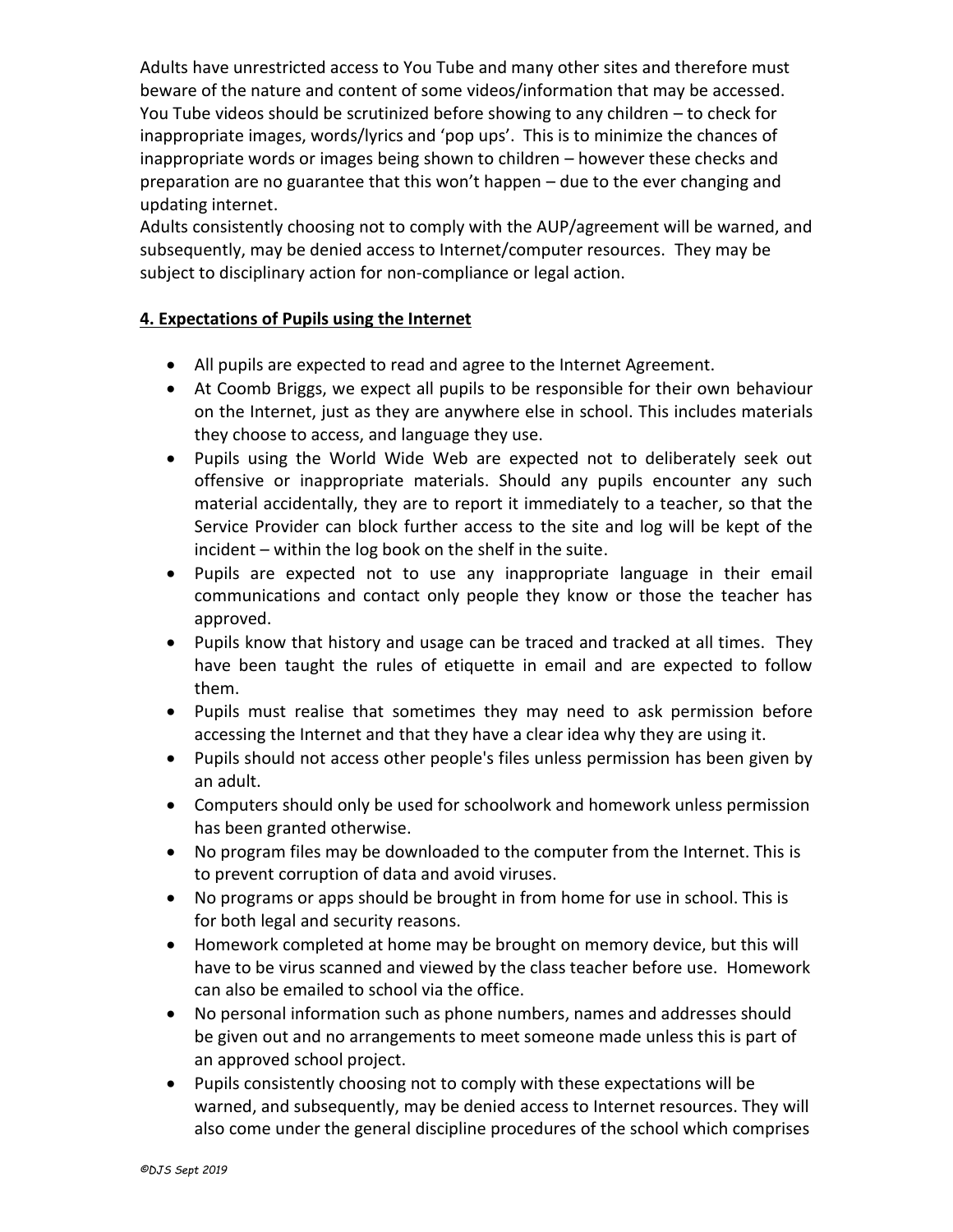an escalating set of measures including a letter to parents and withdrawal of privileges.

## **5. Web Site Guidelines**

A web site can celebrate good work, promote the school, and publish resources for projects and homework, and link to other good sites of interest.

- No names and photographs that identify individual children will appear on it, unless permissions are granted in writing.
- Home information and e-mail identities will not be included only the point of contact to the school i.e. phone number, school address and e-mail to Head/Coordinator.
- Group photos will not contain a names list.
- Work displayed will be of the highest quality and reflect the status of the school.

#### **6. Internet Agreement**

All pupils and Adults using our system have to read, click and agree our onscreen AUP before access is given to the internet. The following is a copy of that.

"By Using This Computer I Agree To All Of The Following, I will only use the school ICT equipment for purposes I have agreed with a member of staff., I will keep my password and login private and not interfere with anyone else's passwords, logins settings or files on the computer., I will always seek permission before downloading material from the internet or using material I have brought into school because I understand the risks from virus infections. I understand that I should only publish material on the internet that is my own work. I know I need permission to take someone's photograph or video them. Any messages I post on the Learning Platform or send in an email will be polite and responsible. I will not send or forward messages or create material which is deliberately intended to cause upset to other people. I will inform an adult if I see or receive any unpleasant material or messages., I know I must take care about giving away my personal information and making contact with people I do not know using the internet. I understand that the school may check my use of ICT and contact my parent/carer if they are concerned about my eSafety. I understand that if I do not follow these rules I may not be allowed to use the school computers or access the internet for a period of time and that this may apply even if the activity was done outside school."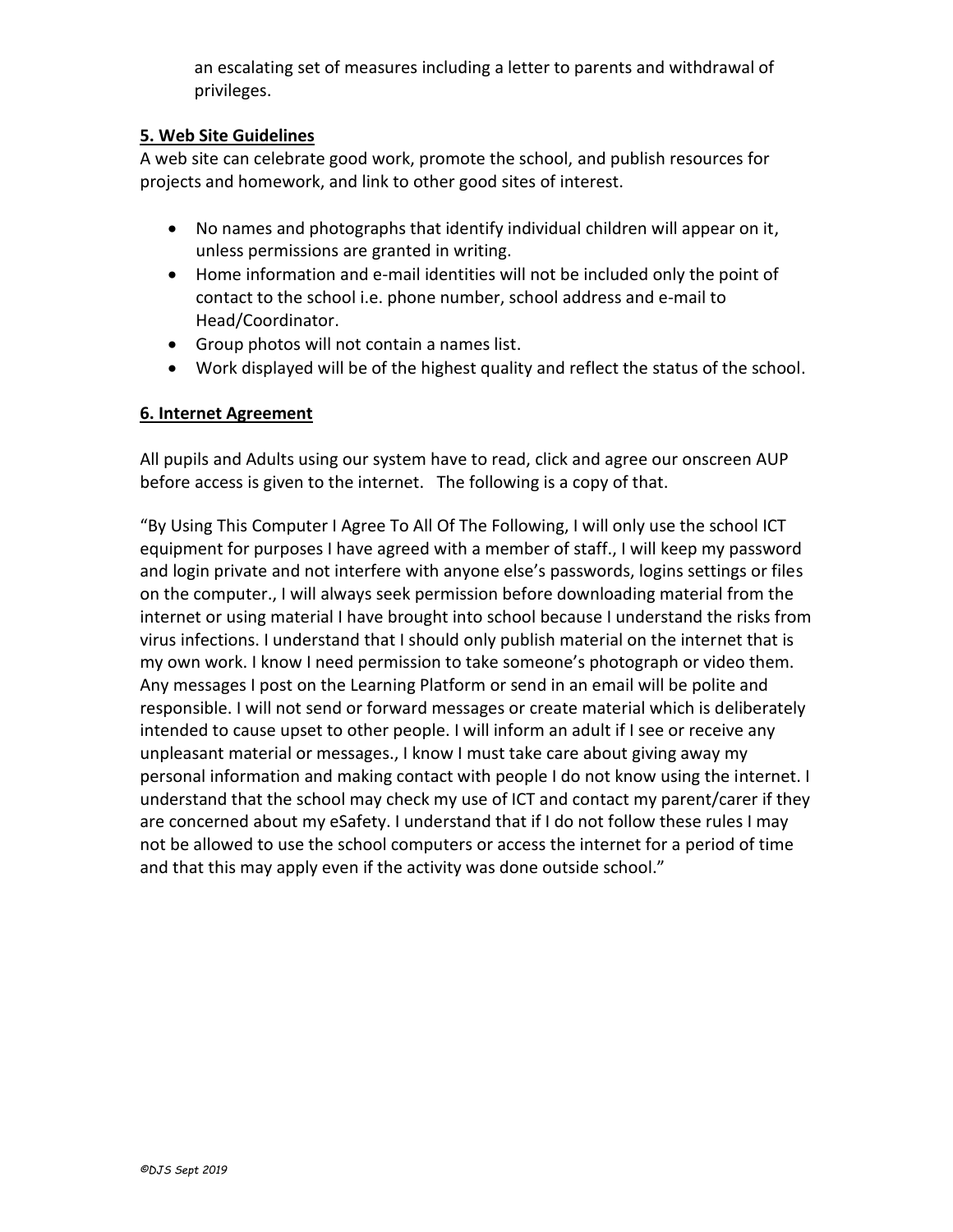#### Statement for Parents/Carers

#### **Responsible Use of the Internet/Computers/Electronic Devices**

Throughout the school, as well as within the Computer suite, the children have access to the internet. Mindful of the problems there are with children gaining access to undesirable/inappropriate materials, we have taken a number of steps to deal with this.

Our Internet access has a built in strict filtering system (Smoothwall) that restricts access to sites containing inappropriate content. All our screens are in public view and normally an adult is present to supervise. No system is perfect, however, and you should be aware that it is not possible to remove entirely the risk of finding unsuitable material. If this occurs it is recorded and appropriate action is sought. All children learn the correct procedure for dealing with unpleasant/inappropriate material or something that makes them feel uncomfortable or unsafe– which is transferable to home use.

The computer usage, history and user are all traceable and can be recorded for use as evidence etc. This protects any user of the school systems enabling us to keep pupils and staff safe and secure at all times.

The children have to read and agree to an onscreen Acceptable Use Statement before using any device at school, and expectations of behavior using the internet is made clear to them. If you would like to have a look at statement or our full 'Policy for Internet Access', please take a look at our Website or I would be more than willing to forward you a copy – by email or hard copy. E-mail me via office@cbriggs.nelcmail.co.uk marking the subject as 'Internet Policy FAO Mr. Shaw'.

Yours faithfully,

Mr. D Shaw **ICT/Computing Co-ordinator**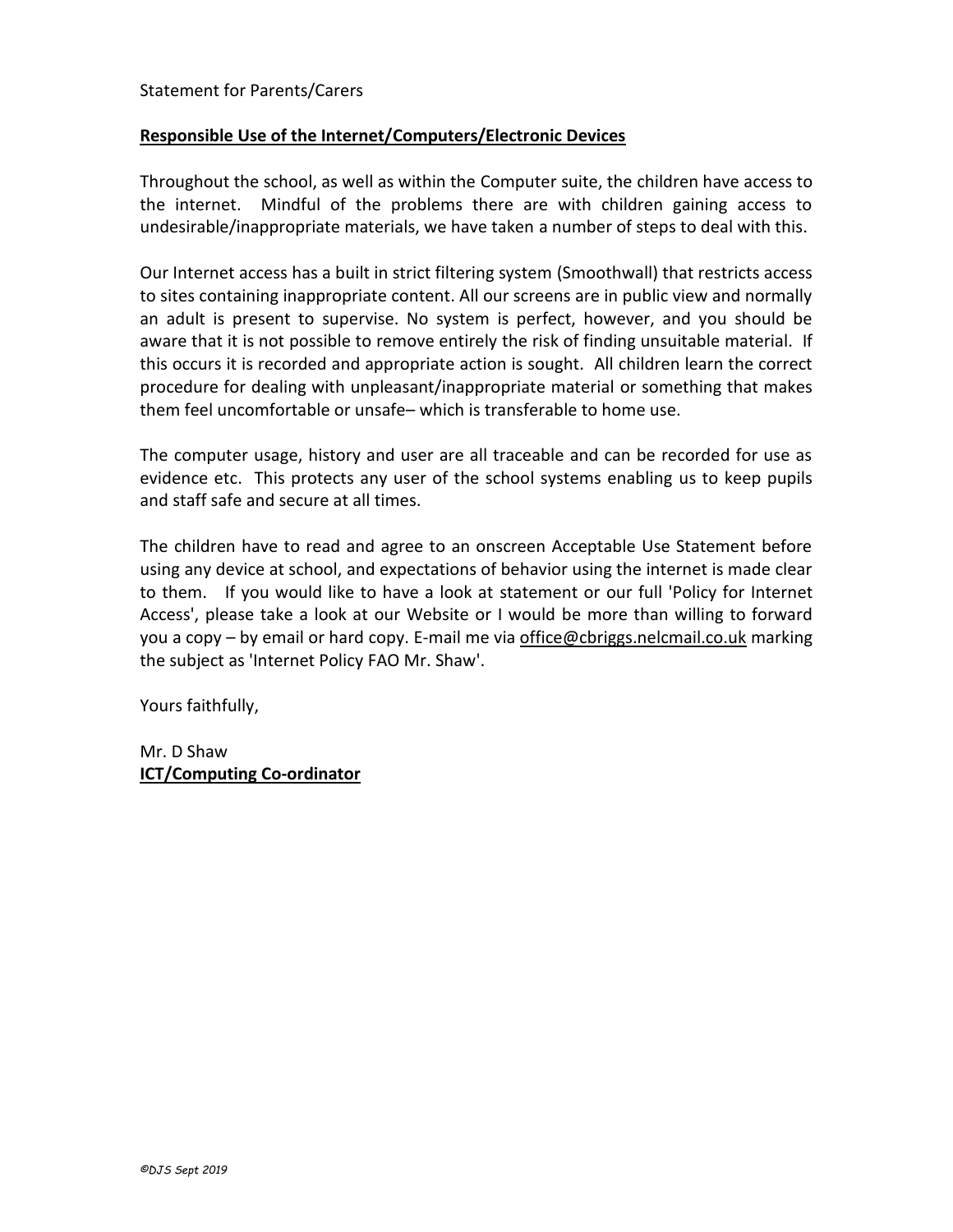#### **7. Supply/Temporary staff form**

#### **COOMB BRIGGS PRIMARY SCHOOL – Supply Staff Sign In**

Before you are permitted to use the internet at Coomb Briggs Primary School you must read and agree to our onscreen statement that appears on all devices. All internet use is recorded and monitored by Smoothwall.

It is worth noting that adults have unrestricted access to You Tube and other sites, so therefore must beware of the nature and content of some videos/content that may be accessed. You Tube videos should be scrutinized before showing to any children – to check for inappropriate images, words/lyrics and 'pop ups' and to limit the risk of showing children inappropriate material.

| Print Name: |  |
|-------------|--|
|             |  |

Signature: \_\_\_\_\_\_\_\_\_\_\_\_\_\_\_\_\_\_\_\_\_\_\_\_\_\_\_\_\_\_\_\_\_\_\_

Date: \_\_\_\_\_\_\_\_\_\_\_\_\_\_\_\_\_\_\_\_\_\_\_\_\_\_\_\_

| Username Given |
|----------------|
| ! Password     |
|                |
|                |

GDPR – under GDPR no computer or device should ever be left signed in and unattended. Please either sign out or use **Window Key** (Lower left of keyboard) and **L** to Lock the device.